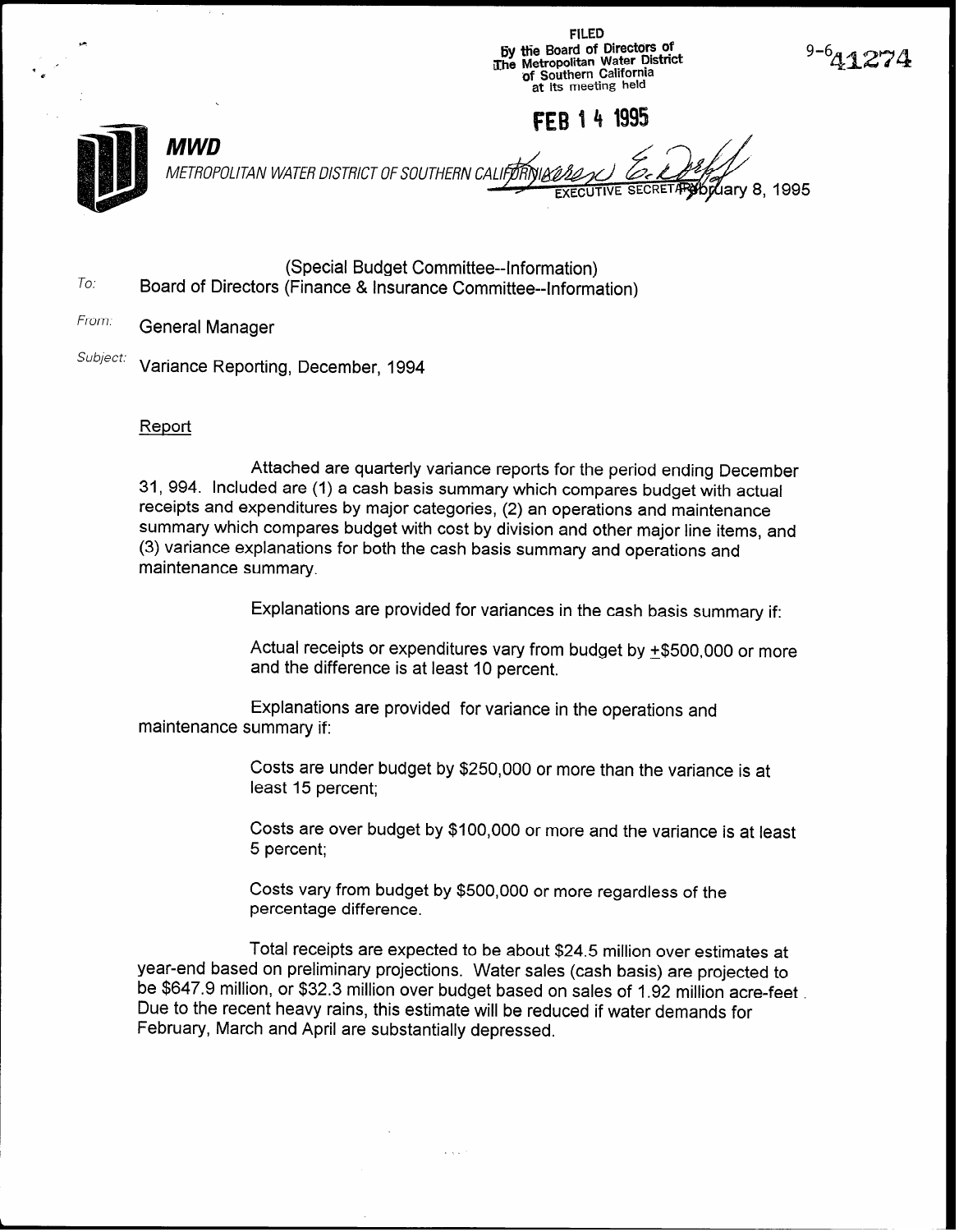Tax receipts are projected to \$10.1 million under budget due to lower assessed valuations. Receipts from the water standby charge and power recoveries are projected to be slightly under budget , however, interest earnings are projected to be \$4.4 million over budget reflecting higher interest rates and longer maturities.

Total year-end expenditures are projected to be under estimates by about \$94.8 million. State Water Contract payments are projected to be about \$57.9 million under budget. Credits are projected to be \$37.7 million more than budgeted. Most of the additional credits are related to the return of replacement account overpayments and adjustments of prior years' charges. The balance of the under run is due to revised off-aqueduct charges based on a reallocation of charges among the contractors.

Colorado River supplies are anticipated to be \$32.8 million under budget primarily because some conservation projects have been deferred.

The balance of the variance is lower MWD O&M costs which are estimated to be \$3.9 million under budget.

Based on these estimates, it is expected that approximately \$56.5 million will be added to the Water Rate Stabilization Fund this fiscal year. It should be noted that this estimate may be reduced if water sales remain below budget estimates.

Recommendation

For information only.

John R. Wodraska General Manager

Submitted by:

Lambertus H. Becker Acting Chief Financial Officer

Concur:

John R**/** Wodraska General Manager

**Attachments** 

MCF:jg varcov.doc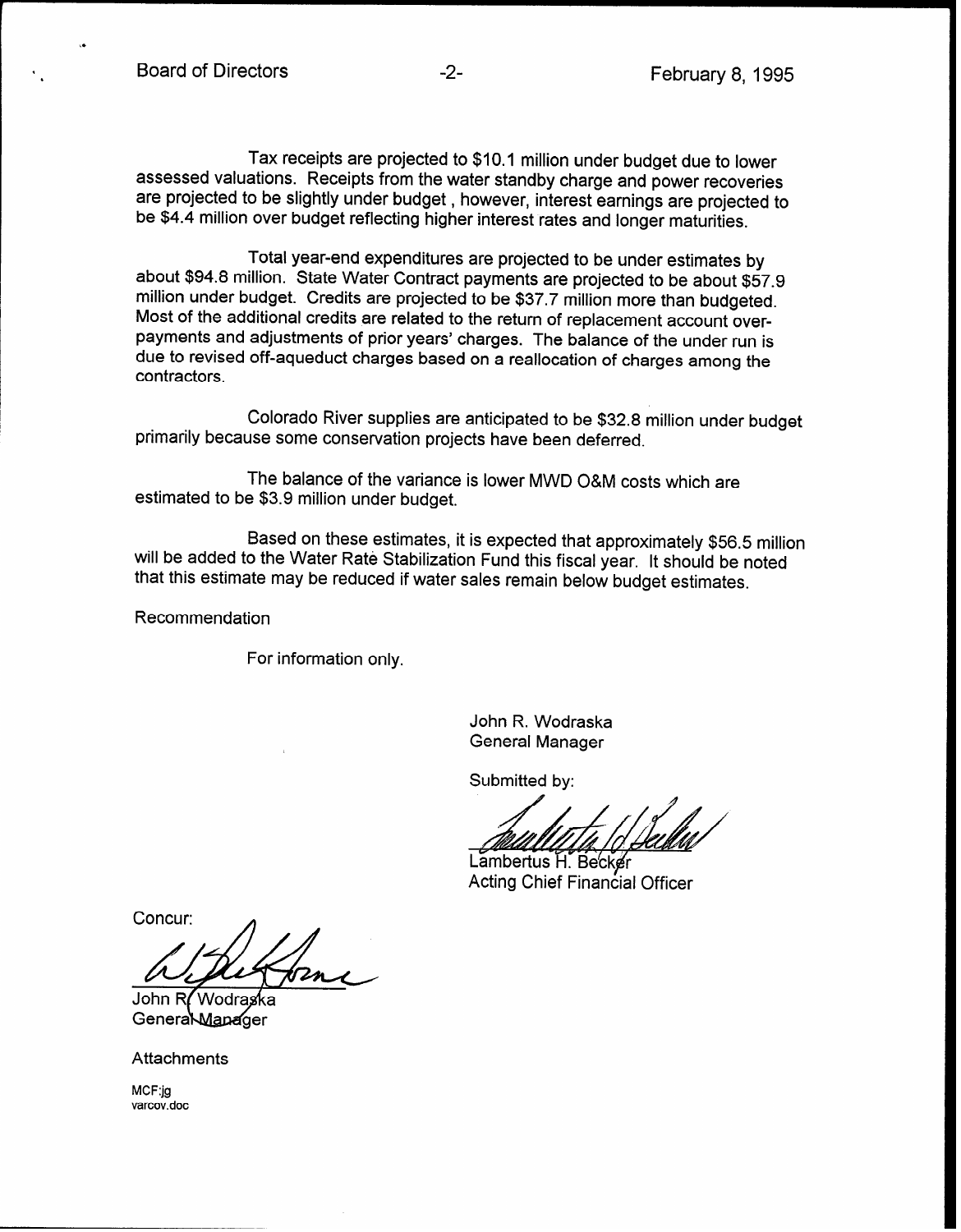| <b>BUDGET VS. COST REPORT</b><br><b>CASH BASIS</b><br>(\$ in Thousands) |                   |                              |                              |                  |                    |                   |  |  |  |  |  |
|-------------------------------------------------------------------------|-------------------|------------------------------|------------------------------|------------------|--------------------|-------------------|--|--|--|--|--|
| FISCAL YEAR 1994-95                                                     | <b>ANNUAL</b>     | <b>BUDGET</b><br><b>THRU</b> | <b>ACTUAL</b><br><b>THRU</b> |                  | <b>VARIANCE</b>    |                   |  |  |  |  |  |
| <b>RECEIPTS</b>                                                         | <b>BUDGET</b>     | <b>DEC. 94</b>               | <b>DEC. 94</b>               | <b>DOLLARS</b>   | <b>PERCENT</b>     | X-REF.            |  |  |  |  |  |
| <b>WATER SALES</b><br><b>TAXES</b>                                      | \$615,627         | \$332,309                    | \$371,665                    | \$39,356         | 11.8%              | (a)               |  |  |  |  |  |
| <b>STANDBY CHARGES</b>                                                  | 87,654<br>50,000  | 42.212<br>14,487             | 38,152<br>18,894             | (4,060)<br>4,407 | $-9.6%$<br>30.4%   | (b)               |  |  |  |  |  |
| <b>INTEREST</b>                                                         | 24,000            | 13,975                       | 14,170                       | 195              | 1.4%               |                   |  |  |  |  |  |
| <b>POWER RECOVERIES</b><br><b>OTHER</b>                                 | 18,000<br>750     | 7,593<br>372                 | 8,245<br>453                 | 652<br>81        | 8.6%<br>21.8%      |                   |  |  |  |  |  |
| <b>TOTAL</b>                                                            | \$796,031         | \$410,948                    | \$451,579                    | \$40,631         |                    |                   |  |  |  |  |  |
| <b>EXPENDITURES</b>                                                     |                   |                              |                              |                  |                    |                   |  |  |  |  |  |
| <b>O&amp;M</b>                                                          | 224,989           | 114,921                      | 111,665                      | 3,256            | 2.8%               |                   |  |  |  |  |  |
| <b>OPERATING EQUIPMENT</b>                                              | 3,586             | 1,500                        | 1,994                        | (494)            | $-32.9%$           |                   |  |  |  |  |  |
| <b>STATE WATER SUPPLIES</b>                                             |                   |                              |                              |                  |                    |                   |  |  |  |  |  |
| <b>SWC CAPITAL</b><br><b>SWC OMP&amp;R</b>                              | 127,813           | 64,859                       | 65,045                       | (186)            | $-0.3%$            |                   |  |  |  |  |  |
| OFF AQUEDUCT                                                            | 89,321<br>103,972 | 52,451<br>60,972             | 44,853<br>43,909             | 7,598<br>17,063  | 14.5%<br>28.0%     | (c)<br>(d)        |  |  |  |  |  |
| <b>SWC VARIABLE POWER</b>                                               | 15,981            | 9,238                        | 8,324                        | 914              | 9.9%               |                   |  |  |  |  |  |
| <b>SWC CREDITS</b>                                                      | (40,000)          | (12,000)                     | (77, 684)                    | 65,684           | 547.4%             | (e)               |  |  |  |  |  |
| <b>WATER TRANSFERS\OPTIONS</b>                                          | 24,000            | $\mathbf 0$                  | 612                          | (612)            | 100.0%             | (f)               |  |  |  |  |  |
| <b>COLORADO RIVER SUPPLIES</b>                                          |                   |                              |                              |                  |                    |                   |  |  |  |  |  |
| <b>IID CAPITAL</b>                                                      | 18,385            | $\mathbf 0$                  | 372                          | (372)            | $-100.0%$          |                   |  |  |  |  |  |
| <b>IID O&amp;M AND INDIRECT</b><br>ALL AMERICAN/COACHELLA               | 6,621<br>10,033   | 4,600<br>6,534               | 4,600<br>70                  | 0<br>6,464       | 0.0%<br>98.9%      |                   |  |  |  |  |  |
| PVID                                                                    | 5,513             | 2,757                        | 5,056                        | (2,299)          | $-83.4%$           | (g)<br>(h)        |  |  |  |  |  |
| <b>ARIZONA GROUNDWATER</b>                                              | 10,000            | 5,000                        | 0                            | 5,000            | 100.0%             | (i)               |  |  |  |  |  |
| <b>CRA POWER</b>                                                        | 34,472            | 16,145                       | 14,612                       | 1,533            | 9.5%               |                   |  |  |  |  |  |
| <b>MWD CAPITAL PROGRAM</b>                                              |                   |                              |                              |                  |                    |                   |  |  |  |  |  |
| REVENUE BOND DEBT SERVICE                                               | 78,830            | 43,036                       | 42,278                       | 758              | 1.8%               |                   |  |  |  |  |  |
| G.O. BOND DEBT SERVICE                                                  | 57,070            | 18,112                       | 18,951                       | (839)            | $-4.6%$            |                   |  |  |  |  |  |
| <b>COMM PAPER DEBT SERVICE</b>                                          | 1,800             | 900                          | 1,154                        | (254)            | $-28.2%$           |                   |  |  |  |  |  |
| SDCWA 1ST AQUEDUCT<br>PAYG CONSTRUCTION                                 | 150<br>89,417     | 75<br>47,728                 | 151<br>42,248                | (76)<br>5,480    | $-101.3%$<br>11.5% | $\left( j\right)$ |  |  |  |  |  |
| <b>TOTAL</b>                                                            | \$861,953         | \$436,828                    | \$328,210                    | \$108,618        |                    |                   |  |  |  |  |  |
| <b>NET CHANGE IN CASH</b>                                               | (\$65,922)        | (\$25,880)                   | \$123,369                    | \$149,249        |                    |                   |  |  |  |  |  |
|                                                                         |                   |                              |                              |                  |                    |                   |  |  |  |  |  |
| <b>BOND CONSTRUCTION</b><br><b>EXPENDITURES</b>                         | \$445,083         | \$252,273                    | \$108,082                    | \$144,191        | 57.2%              | (k)               |  |  |  |  |  |

.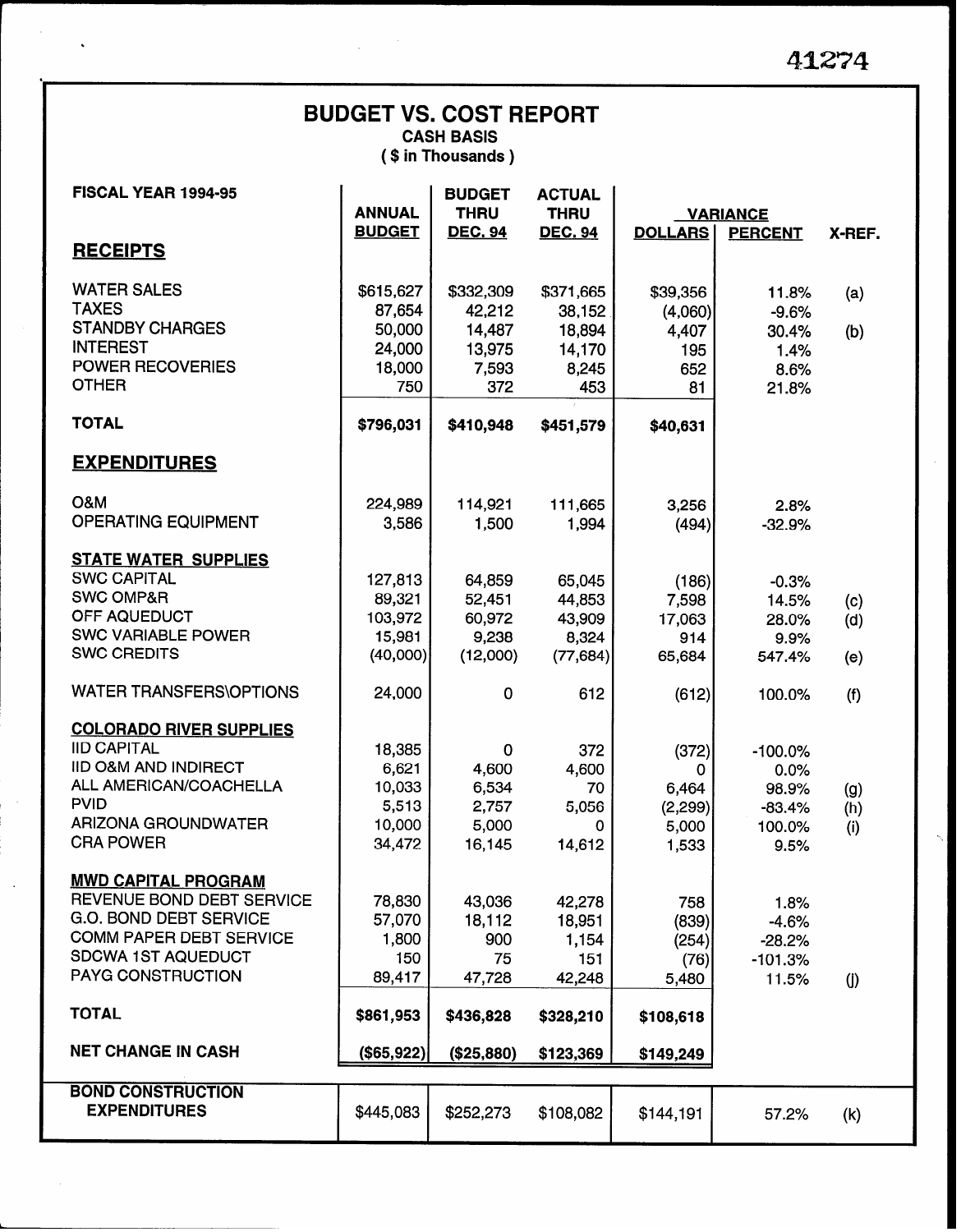## CASH BASIS SUMMARY . VARIANCE EXPLANATIONS Through December 31,1994

.

w N  $\mathcal{N}$ I&

## Criteria: (plus or minus) \$500,000 and IO percent variance

## RECEIPTS:

- (a) Receipts from water sales are \$39.4 million (11.8%) greater than budgeted as water sales from May to October were 112,200 acre-feet (115%) higher than budgeted.
- (b) Water Standby Charges are \$4.4 million over budget mainly due to payments received from prior year delinquencies and the 90 day tax payment deferral given to taxpayers in Los Angeles County that were impacted by the January 1994 earthquake.

# EXPENDITURES:

- (c) State Water Contract OMP&R payments are \$76 million under budget as the budget anticipated two payments in December. The December and January payments will be made in January 1995.
- (d) Off-aqueduct power is \$17.1 million under budget due to adjustments from the Department of Water Resources reducing MWD's allocated share of off-aqueduct power costs in 1994, and because the budget anticipated two payments in December. The December payment will be made in January 1995.
- (e) Credits of \$77.7 million have been received through December from the DWR. The credits received thus far relate to the Oroville replacement fund (\$26.9 million), Control Systems replacement fund (\$4.6 million), Excess Variable replacement deposits (\$17.3 million), adjustments to 1993 Off Aqueduct power charges (\$16.4 million), and return of bond cover and interest earnings from prior periods (\$12.5 million). Through the month of December, the budget anticipated \$12 million in credits resulting in a favorable variance of \$65.6 million through December 1994.
- (9 Water Transfers\Options is \$612,000 over budget as payments were made to secure options on 60,000 acre-feet of water through the Department of Water Resources. Due to the amount of precipitation received in December and January these options will be recommended for cancellation in a February Board letter and approximately \$480,000 is expected to be returned. \
- (g)Payments for the All American Canal and Coachella Canal Lining projects are \$6.5 million under budget because the Coachella Project has been deferred and the All American Project has not yet been initiated.
- (h)Payments made to PVID are \$2.3 million over budget through the month of December. The budget anticipated two payments, one in August 1994 and the other in February 1995, however, the payments to the landowners were made in July and August. Therefore, this item will be at budget by the end of the fiscal year.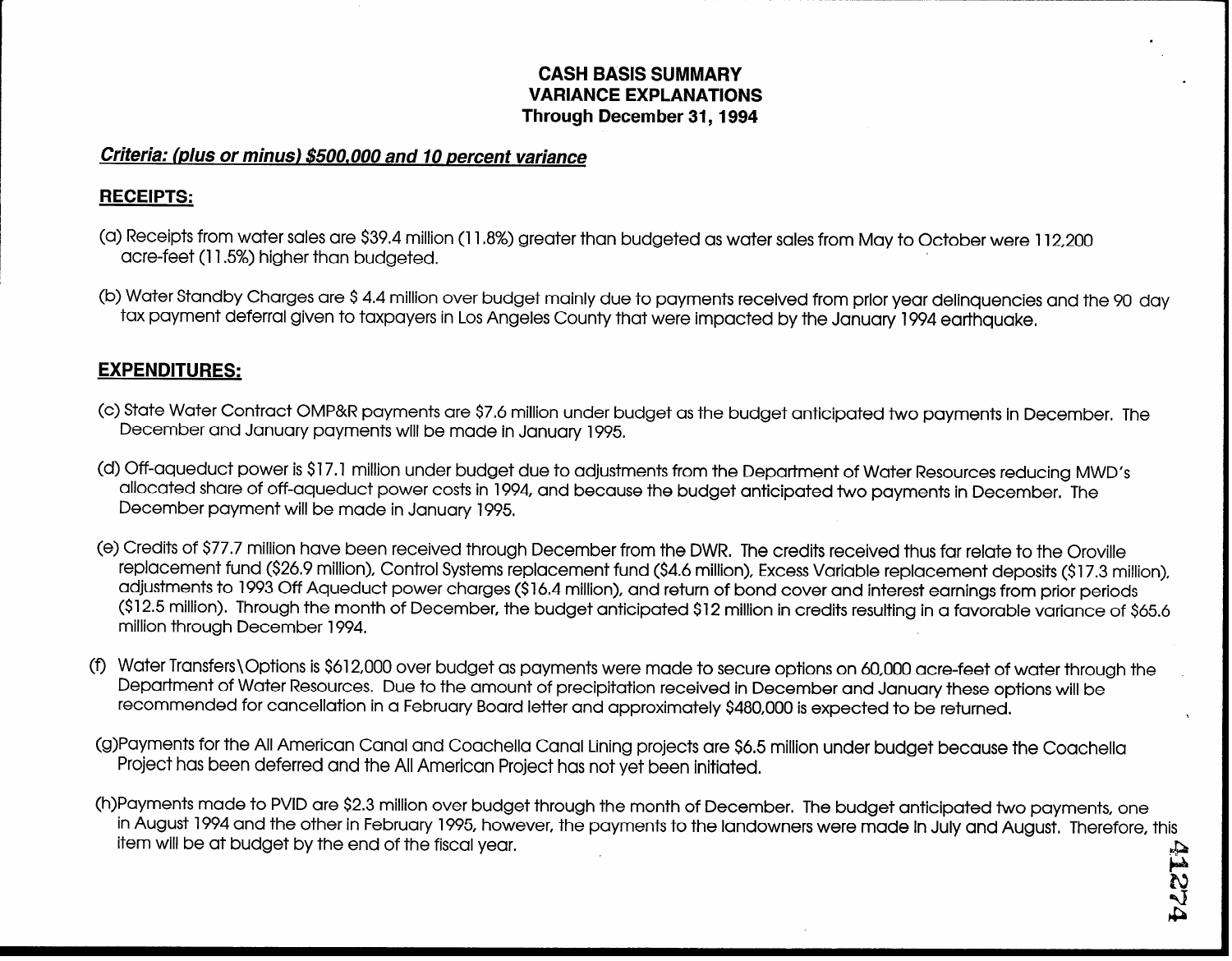(i) Payments for the Arizona Groundwater project are \$5.0 million under budget because the project has been delayed pending further staff review.

(j) PAYG Construction expenditures are \$5.5 million under budget due to overall lower expenditures in construction.

(k)Construction expenditures from bond proceeds are 57.2 percent below a straight line budget. The Mills Filtration Plant had delays in contractor mobilization and there have been delays in the repair of Garvey Reservoir. The Chemical Containment Program for the distribution system and all filtration plants is expected to be less than originally anticipated as actual design costs are under estimate, and some construction has been eliminated as a result of on-going risk analysis, thus reducing overall costs, Certain aspects of San Diego Pipeline No. 6 have been delayed. There are also delays in the site acquisition for Perris Filtration Plant, the Central Pool Augmentation Filtration Plant and the Inland Feeder. The Domenigoni Valley Reservoir Project has construction expenditures for the last half of fiscal year 1994-95 that will reduce the variance, also the Allen McColloch Pipeline payment of approximately \$20 million is due during the last half of fiscal year 1994-95.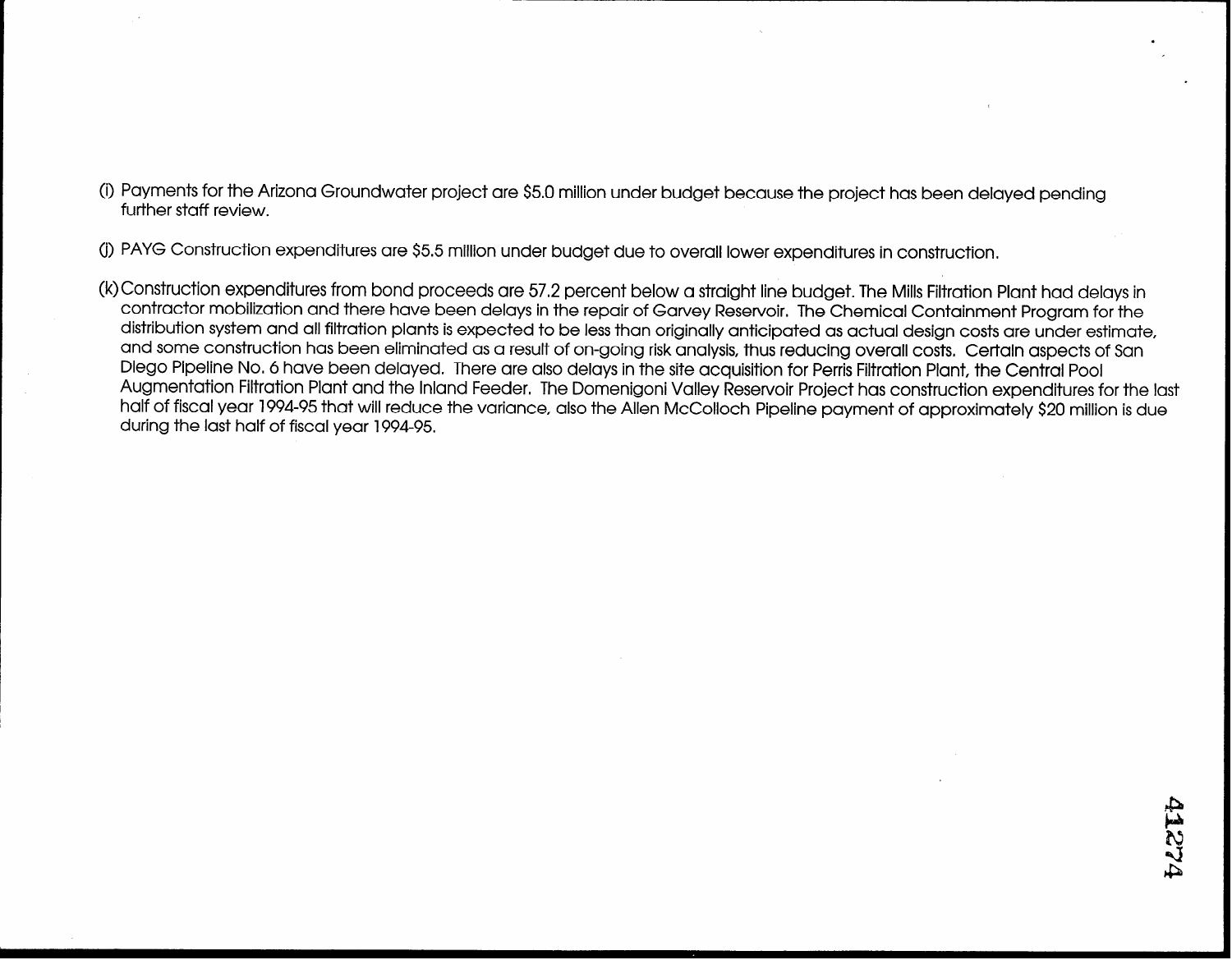### BUDGET VS. COST REPORT - OPERATIONS AND MAINTENANCE JULY 1.1994 - DECEMBER 31,1994 PRELIMINARY REPORT

|                                              |                       | <b>BUDGET-TO-DATE</b> |                |                |             | <b>COST-TO-DATE</b> |              |               | <b>DIFFERENCE</b> |          |
|----------------------------------------------|-----------------------|-----------------------|----------------|----------------|-------------|---------------------|--------------|---------------|-------------------|----------|
|                                              | <b>TOTAL ANNUAL</b>   |                       |                |                |             |                     |              |               |                   |          |
| <b>DESCRIPTION</b>                           | <b>1994-95 BUDGET</b> | Labor                 | Other          | Total          | Labor       | Other               | <b>Total</b> | Amount        | %                 |          |
|                                              |                       |                       |                |                |             |                     |              |               |                   |          |
| <b>Executive Offices</b>                     | 4,726,400             | 1,522,322             | 901,549        | 2,423,871      | 1,456,918   | 689,286             | 2.146.204    | 277,667       | 11.5              |          |
| Engineering                                  | 18,116,800            | 7,069,070             | 1,914,544      | 8,983,614      | 6,961,798   | 1,056,135           | 8.017.933    | 965.681       | 10.7              | (a)      |
| Operations                                   | 83,315,000            | 31,564,643            | 11,734,880     | 43,299,523     | 29,703,893  | 12, 120, 263        | 41,824,156   | 1,475,367     | 3.4               | (b)      |
| Planning and Resources **                    | 44,923,900            | 5,416,373             | 12,505,474     | 17,921,847     | 4,948,892   | 14, 187, 740        | 19,136,632   | (1, 214, 785) | (6.8)             | (c)      |
| <b>Human Resources</b>                       | 6,097,200             | 1,807,906             | 1,364,940      | 3,172,846      | 1,804,676   | 806,142             | 2,610,818    | 562,028       | 17.7              | (d)      |
| <b>Information Systems</b>                   | 17,003,600            | 4,911,014             | 3,892,922      | 8,803,936      | 4,548,419   | 2,663,391           | 7,211,810    | 1,592,126     | 18.1              | (e)      |
| <b>Finance</b>                               | 6,697,000             | 2,391,586             | 1,084,581      | 3,476,167      | 2,368,701   | 1,039,762           | 3,408,463    | 67,704        | 1.9               |          |
| <b>Public Affairs</b>                        | 6,770,900             | 1,644,392             | 1,666,905      | 3,311,297      | 1,555,413   | 957,325             | 2,512,738    | 798,559       | 24.1              | $^{(f)}$ |
| <b>Water Quality</b>                         | 8,374,500             | 3,081,941             | 1,234,885      | 4,316,826      | 3,168,518   | 825.580             | 3,994,098    | 322,728       | 7.5               |          |
| <b>Administrative Services</b>               | 18,359,500            | 5,371,871             | 4,181,983      | 9,553,854      | 5,373,889   | 4,403,385           | 9,777,274    | (223, 420)    | (2.3)             |          |
| <b>Environmental Compliance</b>              | 11,266,200            | 2,308,373             | 3,214,925      | 5,523,298      | 2,360,631   | 1,922,589           | 4,283,220    | 1,240,078     | 22.5              | (g)      |
| Personnel Reduction Credit (Prorated to each | (3,228,000)           | Ω                     | $\mathbf 0$    | $\mathbf{o}$   | $\Omega$    | $\mathbf{o}$        | Ω            | 0             |                   |          |
| division's labor budget-to-date)             |                       |                       |                |                |             |                     |              |               |                   |          |
| SUBTOTAL GENERAL MANAGERS DEPT.              | 222,423,000           | 67,089,491            | 43,697,588     | 110,787,079    | 64,251,748  | 40,671,598          | 104.923.346  | 5,863,733     | 5.3               |          |
| <b>General Counsel Department</b>            | 3,729,300             | 1,472,788             | 467,840        | 1,940,628      | 1,414,417   | 271,623             | 1,686,040    | 254,588       | 13.1              |          |
| <b>Audit Department</b>                      | 1,017,700             | 464,340               | 65,247         | 529,587        | 438,284     | 18,613              | 456,897      | 72,690        | 13.7              |          |
|                                              | 227,170,000           | 69,026,619            | 44,230,675     | 113,257,294    | 66,104,449  | 40,961,834          | 107,066,283  | 6,191,011     | 5.5               |          |
|                                              |                       |                       |                |                |             |                     |              |               |                   |          |
| Rental/Leases                                | 11,144,800            | $\mathbf 0$           | 5,572,390      | 5,572,390      | 4,330       | 5,712,312           | 5,716,642    | (144, 252)    | (2.6)             |          |
| Taxes                                        | 93.100                | $\mathbf 0$           | 64,860         | 64,860         | $\Omega$    | 99,967              | 99,967       | (35, 107)     | (54.1)            |          |
| Contingency                                  | 4,400,000             | $\mathbf 0$           | 2,289,710      | 2,289,710      | $\Omega$    | 0                   | $\bf{0}$     | 2,289,710     | 100.0             | (h)      |
| Implementation of Water Standby Charge       | 400,000               | $\mathbf 0$           | 399,996        | 399,996        | 17,103      | 439,280             | 456,383      | (56, 387)     | (14.1)            |          |
| <b>Insurance Reserves</b>                    | 450,000               | $\mathbf 0$           | 224,994        | 224,994        | 473         | 915,060             | 915,533      | (690, 539)    | $(306.9)$ (i)     |          |
| Depreciation of Minor Equipment              | 5,300,000             | $\mathbf 0$           | 2,649,998      | 2,649,998      | $\mathbf 0$ | 3,254,584           | 3,254,584    | (604, 586)    | (22.8)            | $\omega$ |
| <b>Overhead Credit from Construction</b>     | (23,063,100)          | $\mathbf o$           | (11, 155, 465) | (11, 155, 465) | $\mathbf 0$ | (8,323,183)         | (8,323,183)  | (2, 832, 282) | (25.4)            | (k)      |
| <b>Association Dues</b>                      | 800,000               | 0                     | 645,298        | 645,298        | $\bf{0}$    | 673,711             | 673,711      | (28, 413)     | (4.4)             |          |
| <b>SUBTOTAL</b>                              | (475, 200)            | $\bf{o}$              | 691.781        | 691,781        | 21,906      | 2,771,731           | 2,793,637    | (2, 101, 856) | (303.8)           |          |
| TOTAL OPERATION AND MAINTENANCE EXPENSE      | 226,694,800           | 69,026,619            | 44,922,456     | 113,949,075    | 66,126,355  | 43,733,565          | 109.859.920  | 3,761,877     | 3.4               |          |

\*\*Additional \$5.1 million augmentation was approved by the Board in October 1994, No. 41083, for the Water Conservation Credits Program.

\*VARIANCE REPORTING CRITERIA: Under budget \$250,000 or more and at least 15 percent

Over budget \$100,000 or more and at least 5 percent

Variance of \$500,000 or more regardless of percentage

Dec94bvsc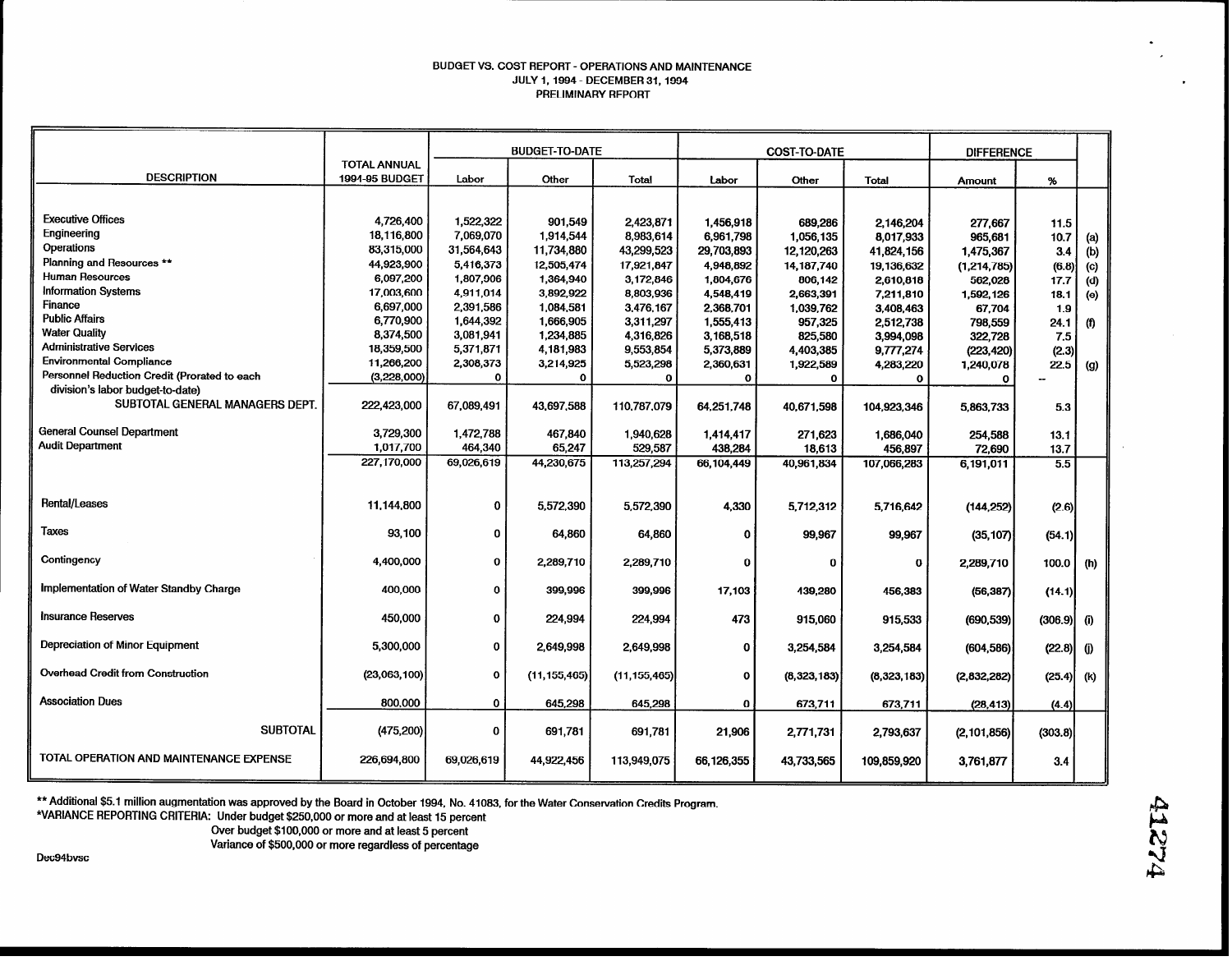## OPERATIONS AND MAINTENANCE SUMMARY VARIANCE EXPLANATIONS (Through December 31, 1994)

- Criteria: Under budget by \$250,000 and 15 percent or more
	- Over budget by \$100,000 and 5 percent or more
	- Variance of \$500,000 or more regardless of percentage
- Engineering Division under \$965,681; or 10.7 percent a.

Engineering Program - Labor - Personnel vacancies. Incidental Expenses - Intergraph maintenance, software and engineering specialty software costs have not been incurred as anticipated during the first half of the year. Costs are expected to normalize by year-end.

b. Operations Division under \$1,475,367; or 3.4 percent

Colorado River Aqueduct Operations - Labor - Personnel vacancies. Incidental Expenses - Variance is due to lower than budgeted expenses for this program.

Water Treatment - Labor - Personnel vacancies. Moreover, some labor cost for this program was inadvertently charged against Operations Administrative Services program.

Maintenance Shop Services - Labor - Variance is due to charges to capital projects and personnel vacancies.

Emergency Preparedness and Protective Services - Professional and Technical Services - Variance is due to a time lag in the security contract billing.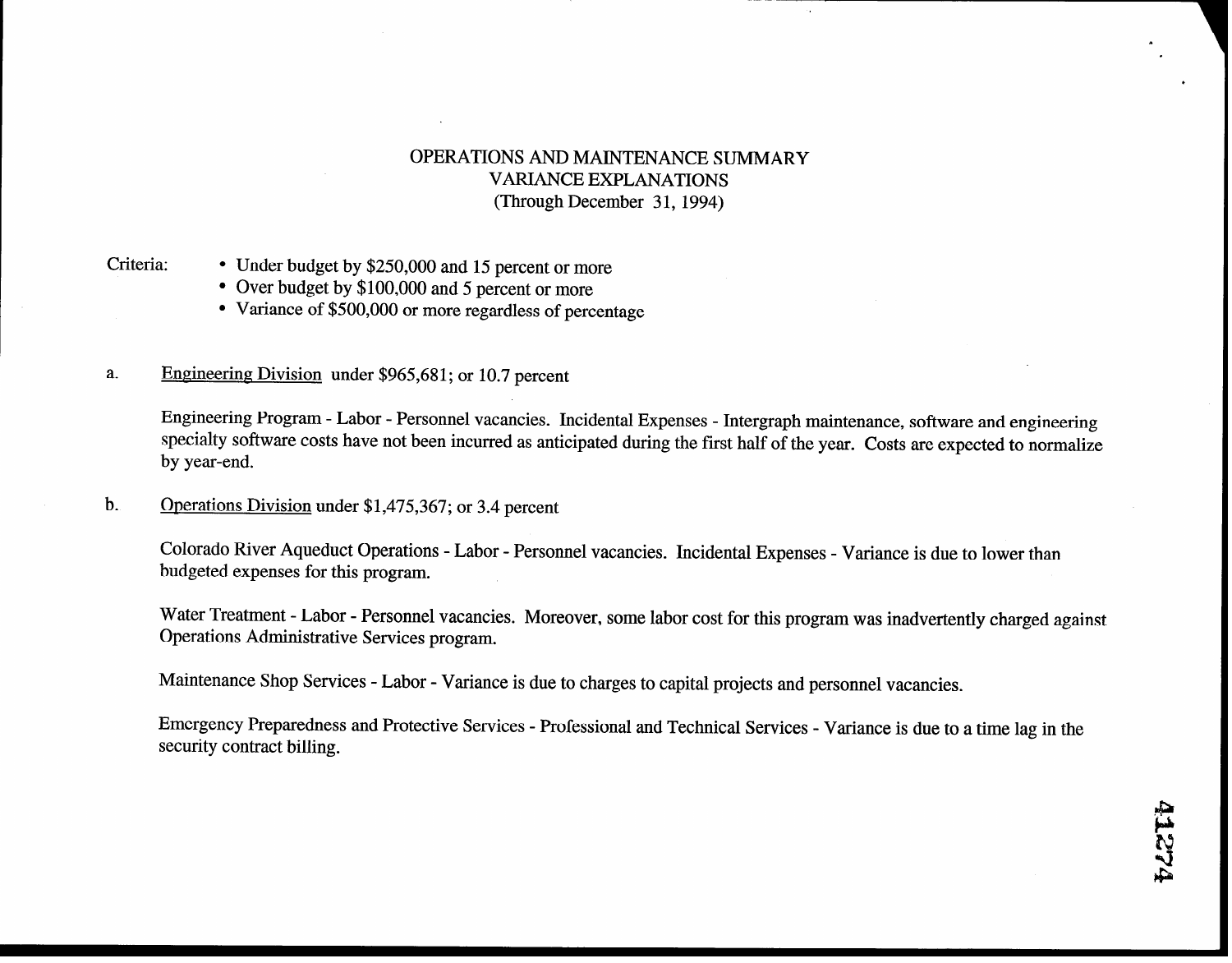### C. Planning and Resources Division over \$1,214,785; or 6.8 percent

Water Conservation Program - Other Contracts - Variance is due to increased conservation efforts more than anticipated during the first half of the year. With a \$5.2 million budget augmentation by the Board of Directors in October 1994, and reimbursement from member agencies, costs are expected to be in balance with the budget by year-end.

## d. Human Resources Division under \$562,028; or 17.7 percent

Personnel Program - Professional and Technical Services - In order to achieve savings from the Early Retirement progam, recruitments have been held to a minimum thus the use of medical consultants and outside medical services has been reduced because fewer preemployment physical examinations have been performed. Related incidental expenses also have been reduced.

e. Information Systems Division under \$1,592,126; or 18.1 percent

Integrated Management Information Systems - Labor - Personnel vacancies and early retirements labor savings. Professional and Technical Services - Payment of Microsoft software licenses and various hardware maintenance contracts will occur in the last quarter of the year.

#### f. Public Affairs Division under \$798,559; or 24.1 percent

Cornmunity Programs - Incidental Expenses - The majority of the director-sponsored inspection trips will be conducted in January through June of 1995 and expenses associated with the planning and implementation of the Strategic Plan American Assembly, public forum meetings, and director emeritus luncheons will not be incurred until early 1995. In addition, the development of new exhibit graphics upons which participation in several fairs and trade shows are based will not be completed until early Spring

Publications Program - Incidental Expenses - Variance is due to delay in launching the District's employee newletter People on a monthly basis because of equipment purchase delays. Professional and Technical Services - Some contracts are still under negotiation while billings for other contracts are being processed.

l .

\*